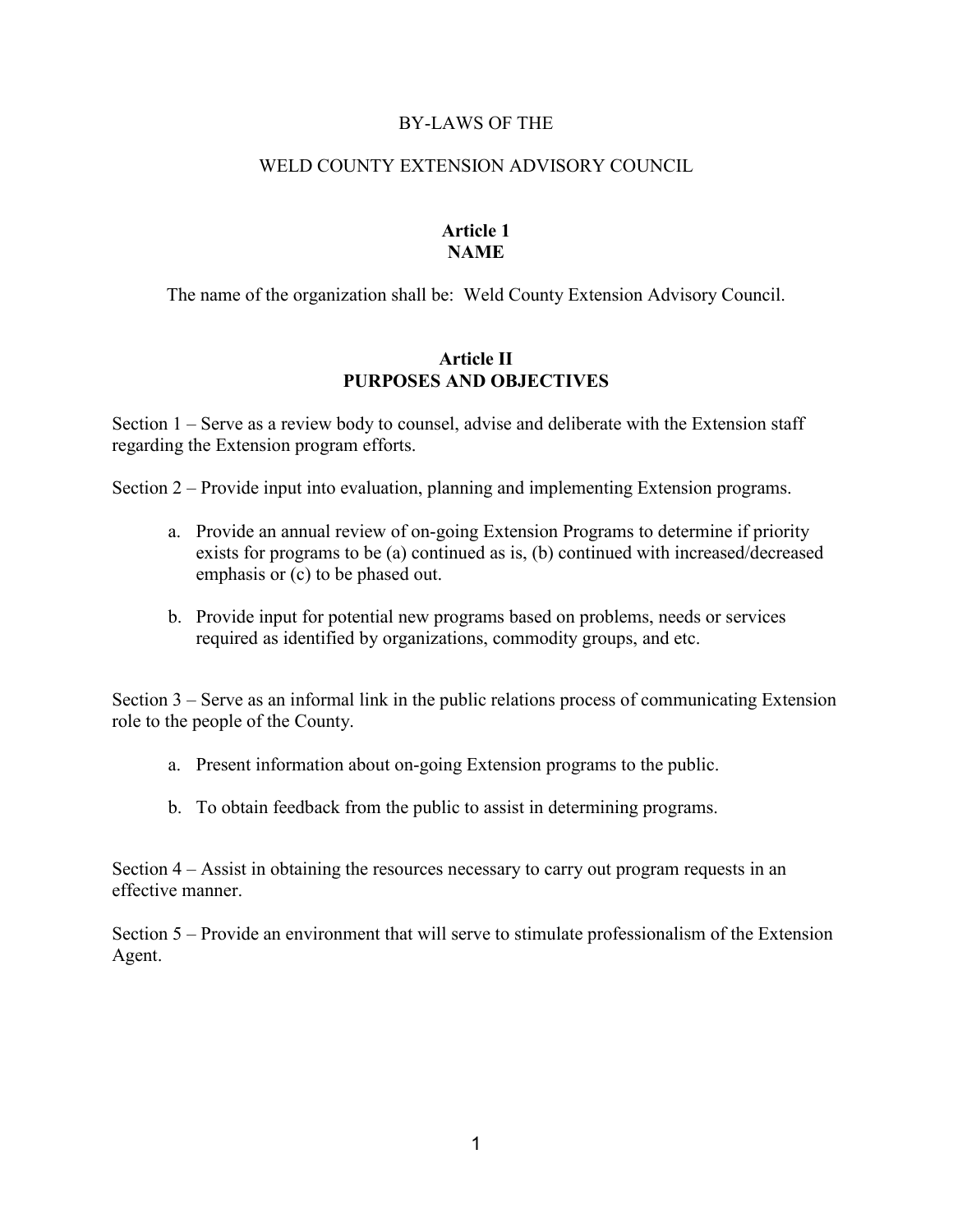## **Article III MEETINGS**

Section  $1$  – The council will meet at least six (6) times per year.

Section 2 – Special meetings may be called by the officers.

Section 3 – The meetings will be announced and open to all who are interested in Extension activities. These will be non-voting members.

Section 4 – The annual meeting will be held in February at which the council shall meet with and report to all other Extension Advisory groups, councils, community groups and others as designated by the council. This meeting shall be open to any individual interested in the County Extension program.

Section 5 – Each meeting of the council will be attended by the County Extension Director.

# **Article IV MEMBERSHIP**

Section 1 – The membership of the council shall consist of thirteen (13) members representing areas of focus. The membership shall be made up of two (2) members each from: 4-H & Youth Development, Livestock and Crop Science. There shall be one (1) each from the following areas: Master Gardener/Horticulture, Family Services/Consumer Science, Business and Media. There shall be two (2) members At Large. All members shall be recommended by Extension Agents in cooperation with respective advisory and/or commodity groups and requested by the county Extension Director and approval of the Board of Commissioners of Weld County. All members shall make application to the County Board of Commissioners. In addition, the Weld County Commissioner appointed as liaison to the Council will be a member of the Council.

Section 2 – The council members shall serve for three-year terms. The initial membership will be divided into one, two and three year terms and thereafter, appointed for three-year terms. New terms will begin immediately after the annual meeting. No member will serve over two consecutive three-year terms.

Section 3 – The Weld County Extension staff will serve as ex-officio members.

Section 4 – Resource people may be invited to participate in any meeting at the request of the council, but will not have a vote.

Section 5 – In case a member resigns by written notice, move from the County, or any other reason, this member will be replaced within two months by appointment in accordance with Section 1, Article IV.

Section 6 – Each member of the council shall be entitled to one vote and must vote in person.